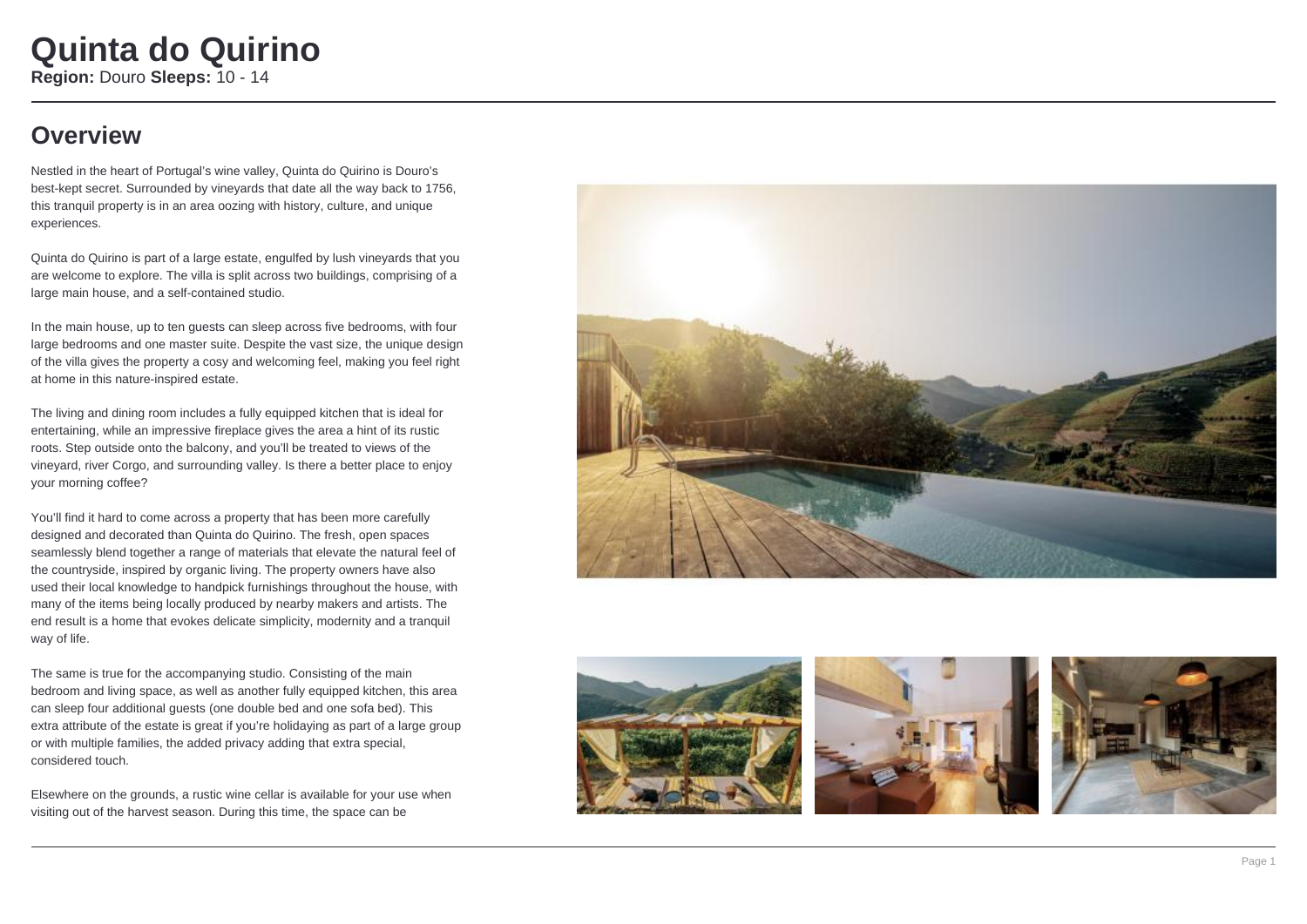transformed into a unique setting for events, parties, and other special gatherings. Immerse yourself in the local environment and organise a private workshop during your stay.

Outside, Quinta do Quirino boasts two beautiful balconies that offer incredible, unspoilt views, and a tranquil infinity pool deck too. The villa overlooks the valley, a UNESCO protected area, giving you the ultimate freedom to take in all that the Douro region has to offer.

### **AS MENTIONED IN**



#### **Facilities**

Quirky • Instagrammable • Modern • Wellness • **Recommended** • Private Pool • Ideal for Babies & Toddlers • Ideal for Kids • Ideal for Teens • Wi-Fi/Internet • Air-Con • Laptop Friendly Workspace • BBQ • Hairdrver

- Ground Floor Bed & Bath Smart TV Wine Cellar Working Fireplace
- Heating Cot(s) High Chair(s) Toys Waterfront •

Canoeing/Kayaking • Rural Location • Walking/Hiking Paths • Wine Tasting

• Golf Nearby • Cycling • Outstanding Landscapes • Boat Trips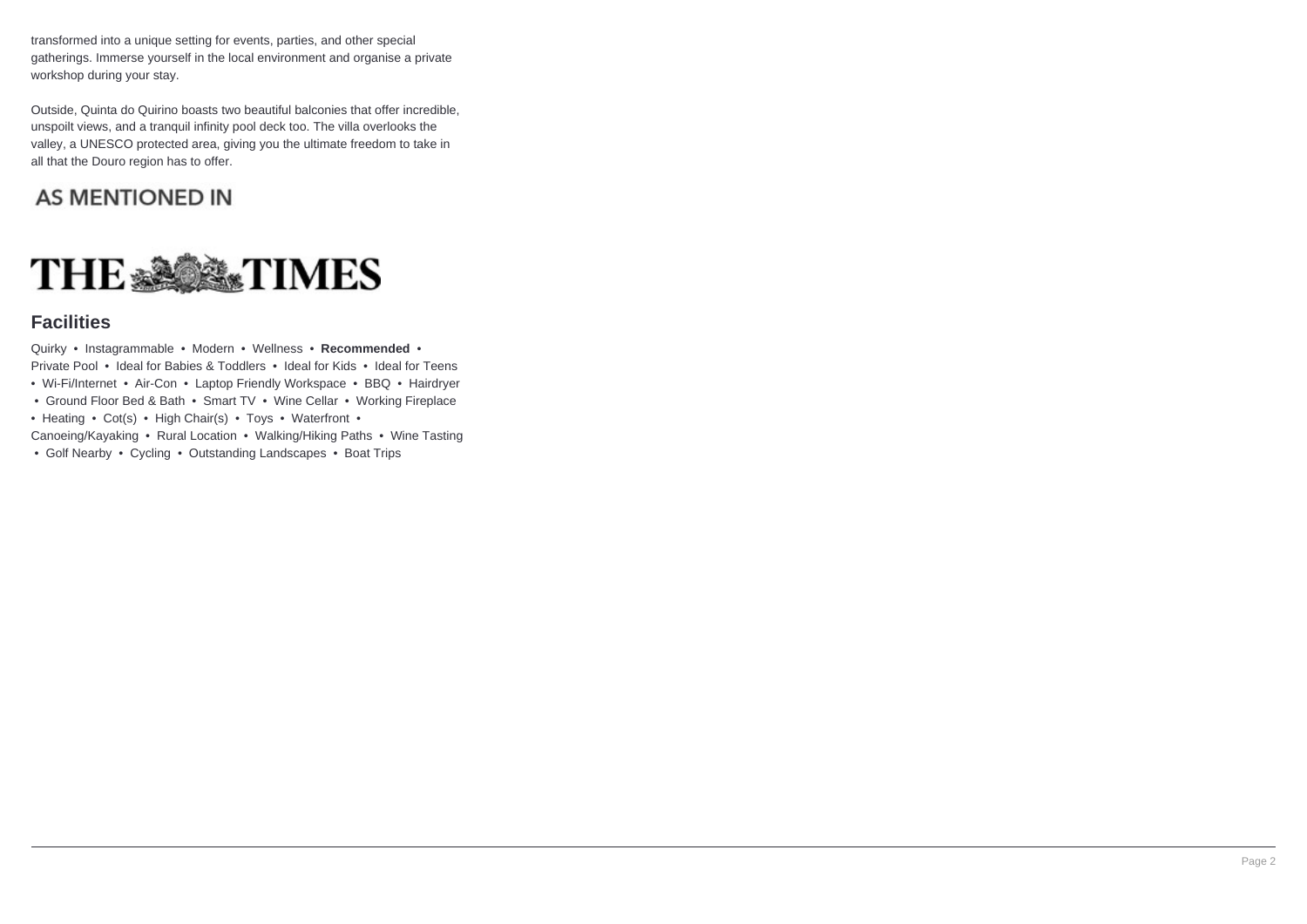## **Interior & Grounds**

#### **Main House**

Ground floor

- Fully equipped kitchen with breakfast bar
- Open plan dining area for 10 people
- Large living room with SMART TV and working fireplace
- Bedroom with double bed and access to a terrace
- Bedroom with twin beds
- Bathroom with shower

#### First floor

- Dedicated workspace on the landing
- Master bedroom with double bed and en-suite bathroom with freestanding bath
- Bedroom with double bed
- Bedroom with twin beds
- Bathroom with shower

#### **Independent Studio**

Lower ground floor

- Fully equipped kitchen with dining table for 4
- Open plan living room with sofa bed, working fireplace, TV and access to a terrace
- Bedroom with double bed and access to a terrace
- Bathroom with shower and access to a terrace

#### **Exterior grounds**

Ground floor - 100m2 terrace with seating and dining area

Lower ground floor - 150m2 terrace with infinity pool and sun loungers

#### **Additional facilities**

- Wi-Fi connection
- Air conditioning
- Direct access to the Corgo river







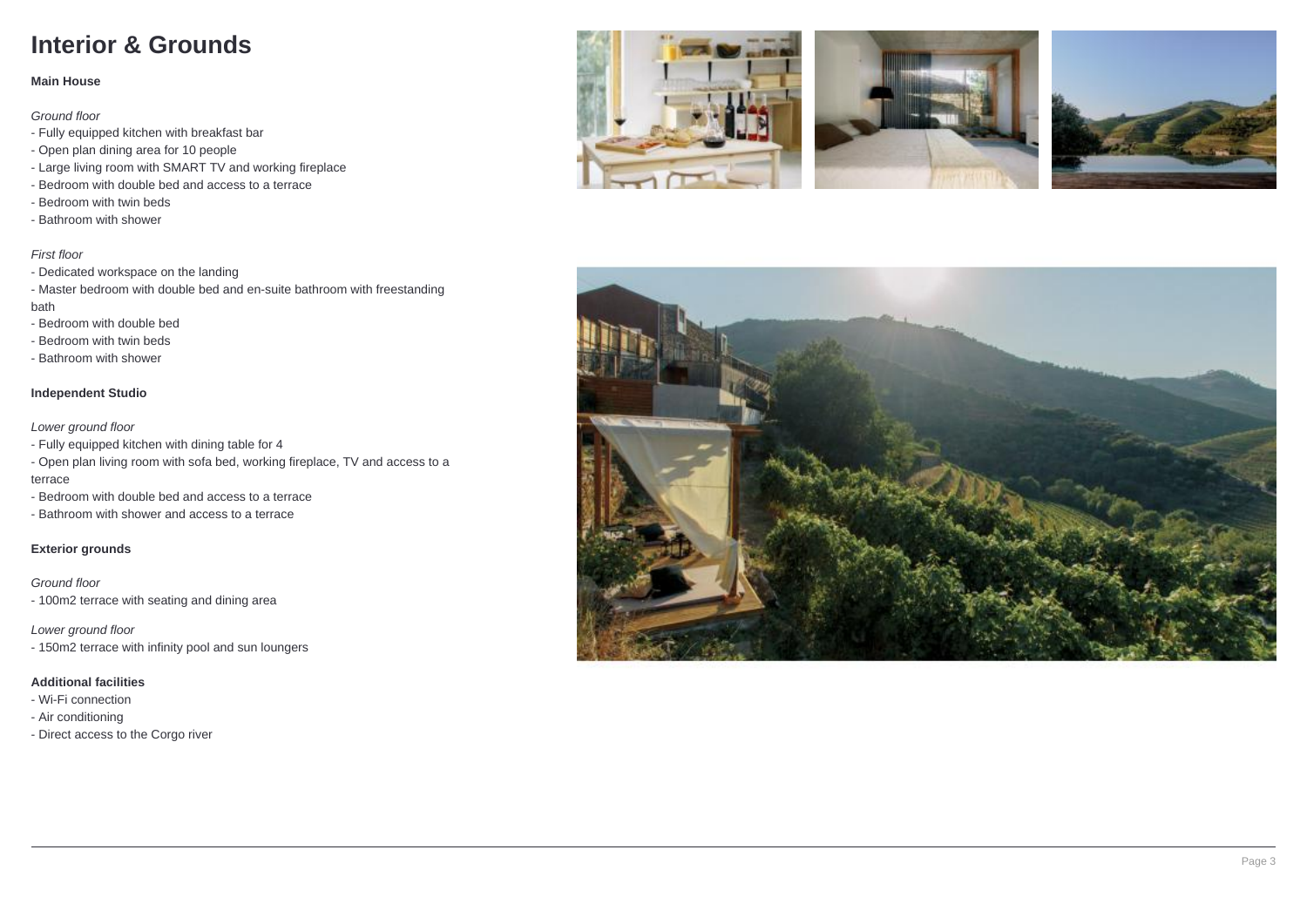### **Location & Local Information**

Located in the UNESCO listed Douro Valley, Quinta do Quirino enjoys breathtaking views of the nearby vineyards and rolling hills. A peaceful area, the villa boasts a tranquil escape from the hustle and bustle of Portugal's resort towns, while still being within easy reach of the area's best and most exciting attractions.

For wine lovers, a stay in the Douro Valley is a must. Quinta do Quirino is just a short drive from Régua, which is the base of the oldest demarcated wine region in the world, regulated since 1756. Perhaps once best known for the famed Mateus rosé, it's no surprise that wine tours through the unique landscape are the number one thing to do in this area.

Specifically focused on port wine, there are ample wineries and caves to choose from if a day spent vineyard hopping is on your to-do list during your villa holiday in Portugal.

Don't worry if you spend most of your trip simply marvelling at the scenery the Douro region is peppered with viewpoints that combine comfortable hikes with glorious views. Called 'miradouros', you'll come across many of them when out and about exploring the area. We recommend checking out Miradouro de São Leonardo de Galafura and Miradouro de São Domingos.

If you want to rest your legs, hop on the Douro Historical Train, a beautiful heritage steam train that runs alongside the Douro River between June and October. Beginning close to Quinta do Quirino, in Régua, the three-hour round trip takes you through the hillside terraces to Tua, with a stop off at Pinhão along the way.

Pretty towns and villages almost make for perfect day trips when holidaying in the Douro Valley. Hire a car, and explore the likes of Lamego, a cathedral city that is wrapped in vineyards. Known for its sparkling wine, there are also caves for you to explore too.

Sitting just 10km from Quinta do Quirino is the city of Vila Real, home to spectacular noble mansions and steeped in royal history. Marvel at the baroque designs, before heading back in time to Vila Real Sé, a 15th Century Gothic cathedral.

Of course, you can't visit this area of Portugal without sampling some of the traditional Portuguese dishes. The cuisine in the Douro region is largely inspired by the generations of families who worked in the hills, meaning the food is often made of simple, attainable ingredients. We recommend trying the feijoada à transmontana, a casserole with pork belly, pig's trotters, chouriço





Google



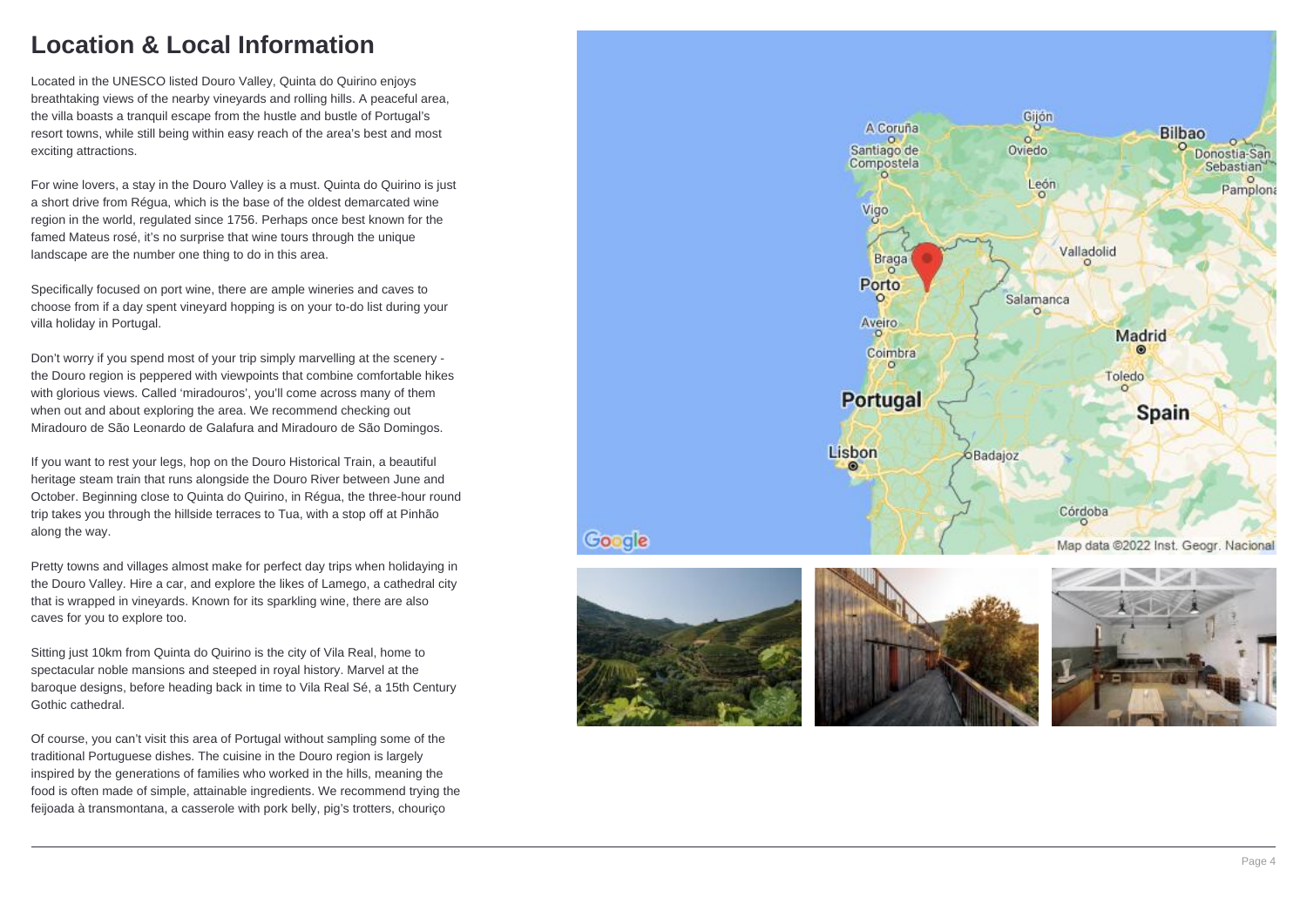and beans - a filling meal for a busy day spent in the Douro.

### **Local Amenities**

| <b>Nearest Airport</b>     | Porto Airport - Francisco Sá Carneiro<br>(105km)  |
|----------------------------|---------------------------------------------------|
| <b>Nearest Town/City</b>   | Vila Real<br>(12.5km)                             |
| Nearest Restaurant         | <b>The River Restaurante</b><br>(13.5km)          |
| Nearest Bar/Pub            | <b>Clip - Good Friends &amp; Drinks</b><br>(11km) |
| <b>Nearest Supermarket</b> | Lidl<br>(10.5km)                                  |
| Nearest Golf               | <b>Amarante Golfing</b><br>(48km)                 |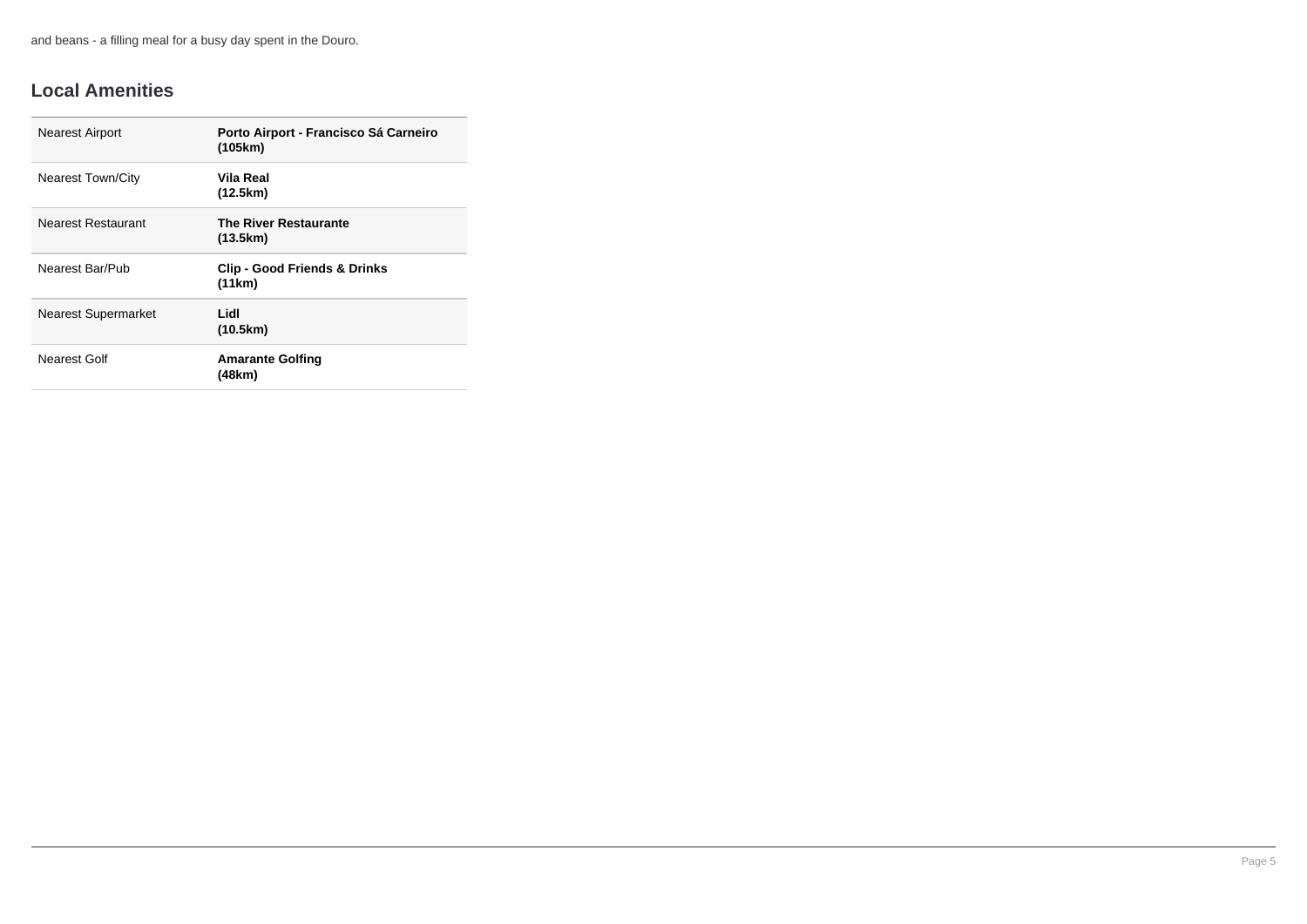# **What Oliver loves…**

- Set away from the tourist hotspots, Quinta do Quirino invites guests to explore a UNESCO protected area and enjoy uninterrupted views of the Douro wine valley.
- The unique decor and local furnishings give the home a modern yet authentic feel, creating a peaceful and luxurious stay.
- The addition of the self-contained studio is a fantastic option for multiple families who are holidaying together or large groups that want an added element of privacy.

# **What you should know…**

- The upper floors are accessible by stairs only.
- There is air-conditioning and free Wi-Fi throughout the property.
- The harvest season is between September and October.